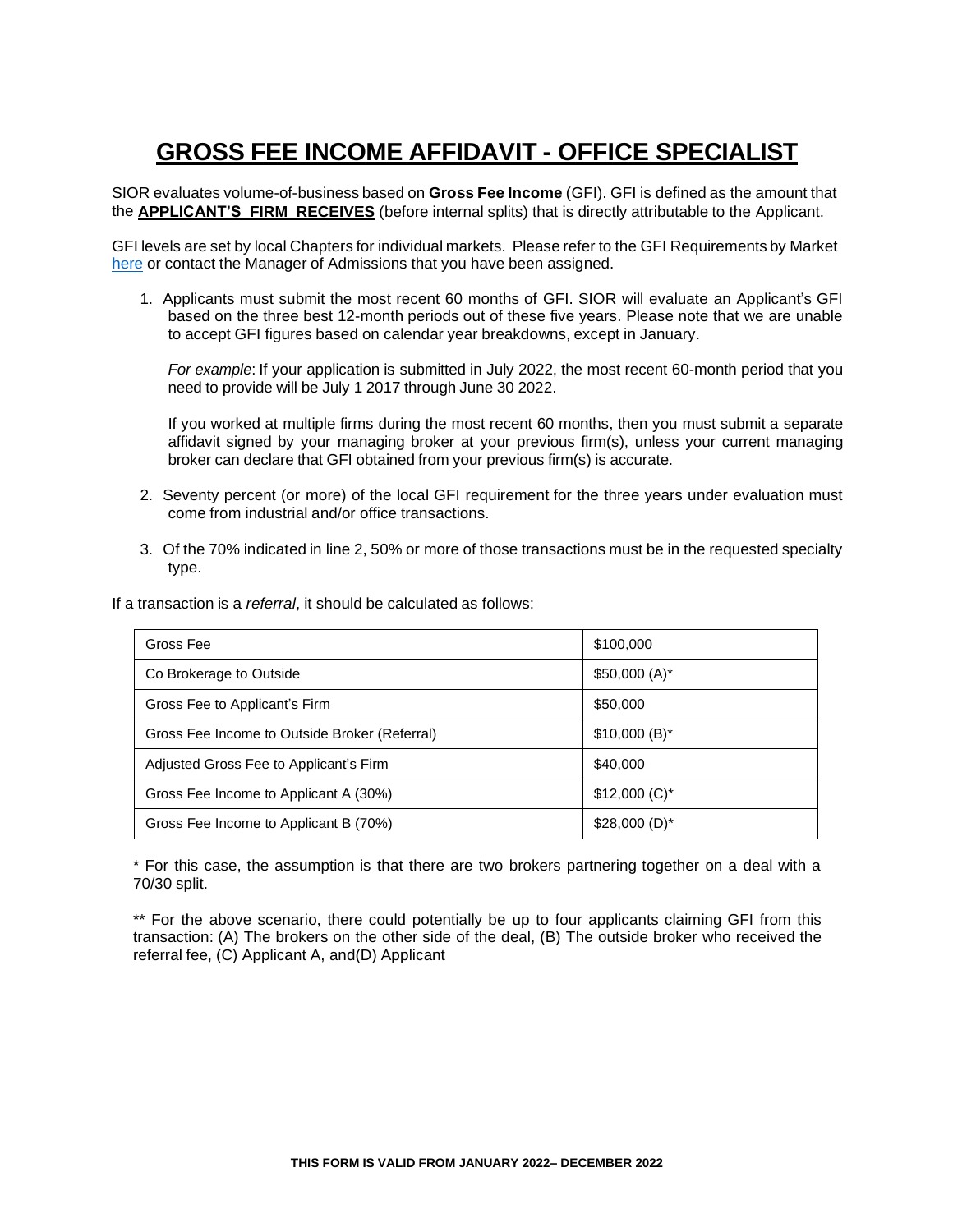# **GROSS FEE INCOME AFFIDAVIT - OFFICE SPECIALIST**

**Applicant Name:** 2008. 2009. 2012. 2013. 2014. 2014. 2014. 2014. 2014. 2014. 2014. 2014. 2014. 2014. 2015. 2016. 2016. 2016. 2016. 2016. 2016. 2016. 2016. 2016. 2016. 2016. 2016. 2016. 2016. 2016. 2016. 2016. 2016. 2016.

#### **THIS SECTION TO BE COMPLETED BY THE APPLICANT'S MANAGING BROKER, CFO, OR A CPA**

#### *I certify that, for SIOR membership, the above-named applicant:*

1. Has produced the following aggregate Gross Fee Income for the most recent five 12-month periods\*:

| <b>TIME FRAME</b>     | <b>DATES</b> | <b>GROSS FEE INCOME (GFI)</b> |
|-----------------------|--------------|-------------------------------|
| Most recent 12 months |              |                               |
| Previous 12 months    |              |                               |
| Previous 12 months    |              |                               |
| Previous 12 months    |              |                               |
| Previous 12 months    |              |                               |

#### *\*Provide EXACT, not rounded numbers*

2. Has exceeded 70% of the regular GFI requirement in industrial and/or office transactions in the three years represented in the GFI Worksheet.

| <b>Transaction Type</b> | Percentage (%) |
|-------------------------|----------------|
| Industrial              |                |
| Office                  |                |
| Other                   |                |
| Total                   | 100%           |

3. Of the 70% indicated above, 50% or more of those transactions must be in the desired specialty type. **Desired Specialty Type:** 

| <b>Transaction Type</b> | Percentage (%) |
|-------------------------|----------------|
| Industrial              |                |
| Office                  |                |
| Total                   | 100%           |

*I hereby declare under penalty of perjury that the transaction information provided above is true and accurate to the best of my knowledge.*

**Signature: Name (Printed): \_\_\_\_\_\_\_\_\_\_\_\_\_\_\_\_\_\_\_\_\_\_\_\_\_**

**Date: Title: \_\_\_\_\_\_\_\_\_\_\_\_\_\_\_\_\_\_\_\_\_\_\_\_\_\_\_\_\_\_\_\_\_\_\_**